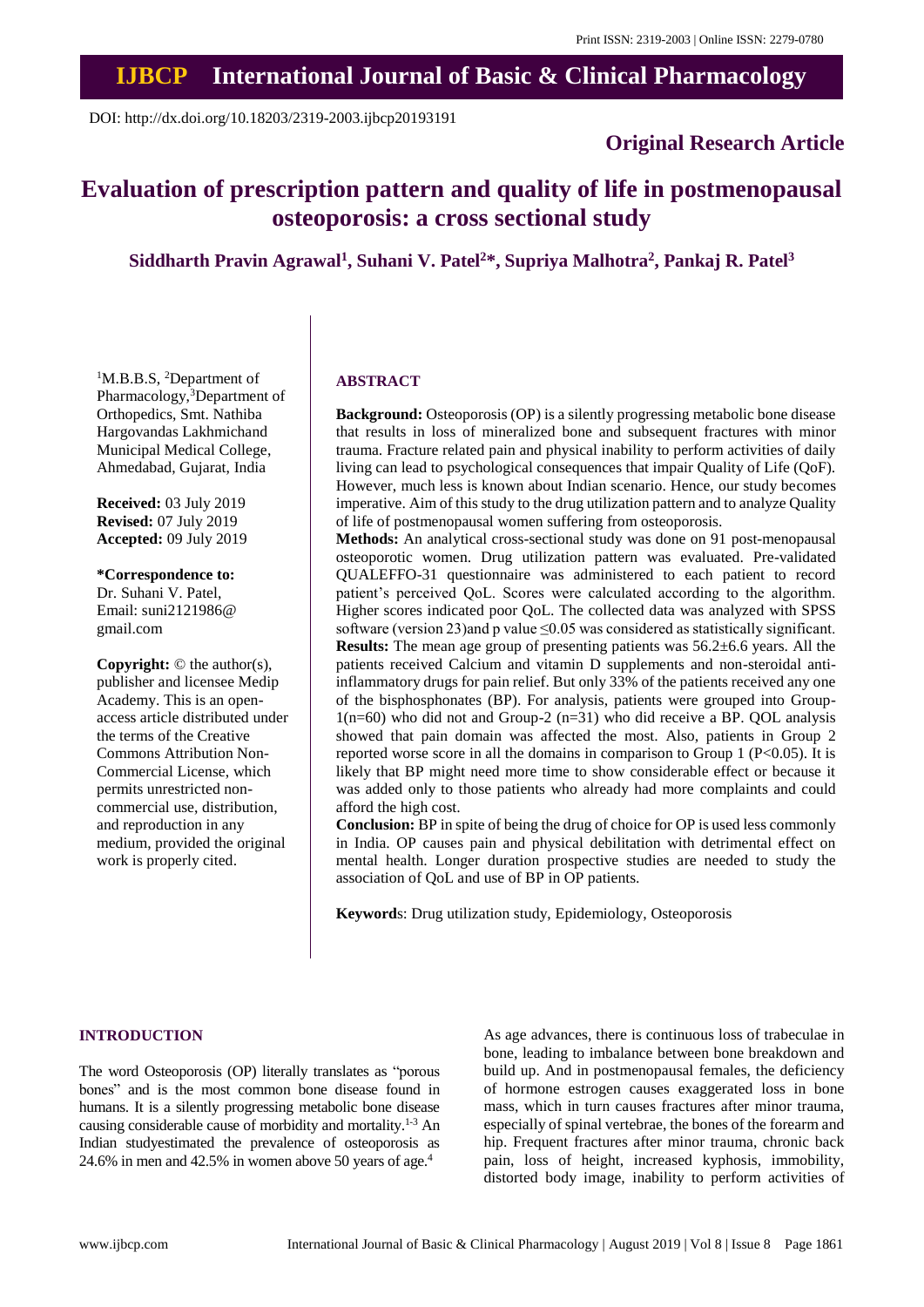daily living thus resulting in depression are common presenting features. $<sup>1</sup>$ </sup>

Measures most commonly applied for OP management are regular weight bearing exercises, oral calcium and Vitamin D supplementation and drugs which either decrease bone resorption or stimulates new bone formation. Drugs that decrease osteoclastic bone resorption are bisphosphonates (risedronate, alendronate, etc), Estrogen replacement therapy, Selective Estrogen Receptor Modulators (eg Raloxifene), Calcitonin, Strontium ranelate and Denosumab. 5 Teriperatide, a congener of parathyroid hormone has been recently introduced as pulse therapy for OP and it has been shown to increase new bone formation. <sup>6</sup> Despite of these modalities, OP has a profound negative impact on the Quality of Life (QoL) as pointed out by numerous studies.<sup>7</sup> Therefore, it is necessary to evaluate physical functioning and psychosocial suffering of the patient along with the disease itself. Measurement of QoL not only helps in predicting clinical evolution of the disease, but also improves our understanding that can lead to developing better treatment plans. Furthermore, there is a paucity of Indian studies in this field.<sup>3,4</sup> Hence the QoL evaluation of post-menopausal patients suffering from OP becomes imperative. To measure quality of life is to assess subjective feelings objectively and can be best accomplished by use of standardized questionnaires. <sup>8</sup> The Quality of Life Questionnaire of the European Foundation for Osteoporosis (QUALEFFO) is the OP specific questionnaire most commonly used in the literature and focuses on patients with vertebral deformities. The 31-item QUALEFFO was developed as a shortened version of the QUALEFFO-41 and consists of three domains (pain, physical function, and mental state). <sup>7</sup> This questionnaire has proven to be reproducible, practical, effective and globally validated and most extensively tested, therefore, we decided to use this questionnaire. <sup>8</sup> Authors aimed to study the drug utilization pattern and to analyze Quality of life of postmenopausal women suffering from osteoporosis.

#### **METHODS**

The study was started after obtaining permission from the Indian Council of Medical Research and the Institutional Ethics Committee. This analytical cross-sectional study of 8 weeks duration was carried out in the Out-patient unit of Orthopedics department at a tertiary care teaching hospital in India. All the women who presented between May and June 2018with clinical features of OP and diagnosed with OP (with or without fractures) were included into the study after obtaining their written informed consent in the vernacular language. Women who suffered from any comorbid conditions known to affect QoL (E.g.- chronic depression, rheumatoid arthritis, etc.) were excluded from the study. Patients who were unable to understand questions of the questionnaire or who suffered from secondary osteoporosis were also excluded.

Pre-validated QUALEFFO-31 QoL questionnaire (in vernacular language) was administered to each patient enrolled into the study. There are 3 domains viz-pain, physical function and mental function. Responses of each of the 31 questions were analyzed. The scores were calculated according to published scoring algorithm of QUALEFFO-31.<sup>9</sup> Each question in the questionnaire has 4 or 5 options with scores ranging from 1-5. All the answers are standardized so that 1 represents the best and 5 (or 4) represents the worst quality of life (reverse scores on questions 25, 26, 27, 28 and 30). Hence, higher score represents worse the QoL. Domain scores were calculated by averaging the answers of one domain and transforming the scores to a 100 point score. The total score was calculated by summing all answers of questions 1-31 and then transformed to scores from 0 to 100. Total Qualeffo score=(Actual score - lowest possible score/ range) x 100. The domain score as well as total Qualeffo score was then compared between patients who were on different treatment plans. The collected data was analyzed using SPSS software version 23 and windows excel 2013. P value ≤0.05 was considered as statistically significant.

#### **RESULTS**

A total of 91 post-menopausal osteoporotic patients were enrolled in our study. The mean age of participants was 56.2±6.6 years. The average duration since menopause was 8.2±5.1 years. Back pain followed by knee and shoulder pain was the most common presenting complaint (Figure-1). Out of 91 patients, 19 patients gave a history of one fracture, while 5 patients had developed 2 fractures in the past.



**Figure 1: Clinical presentation with chief complaints.**

All the patients received daily calcium (500 mg) and vitamin D3 (250 I.U.) supplementation. All the patients additionally received any one of the analgesic preparation (paracetamol with tramadol or aceclofenac or ibuprofen or diclofenac) for pain relief. Group 1 consisted of sixty patients out of 91, who did not receive any specific drug for OP. The reasons for not availing OP specific treatment cited were patient preference, not affordable, clinical discretion of the treating clinician.

But, nearly one-third  $(n=31)$  of the patients received one of the bispohosphonates for OP and these patients comprised of group 2. Risedronate (35 mg oral once a week) was most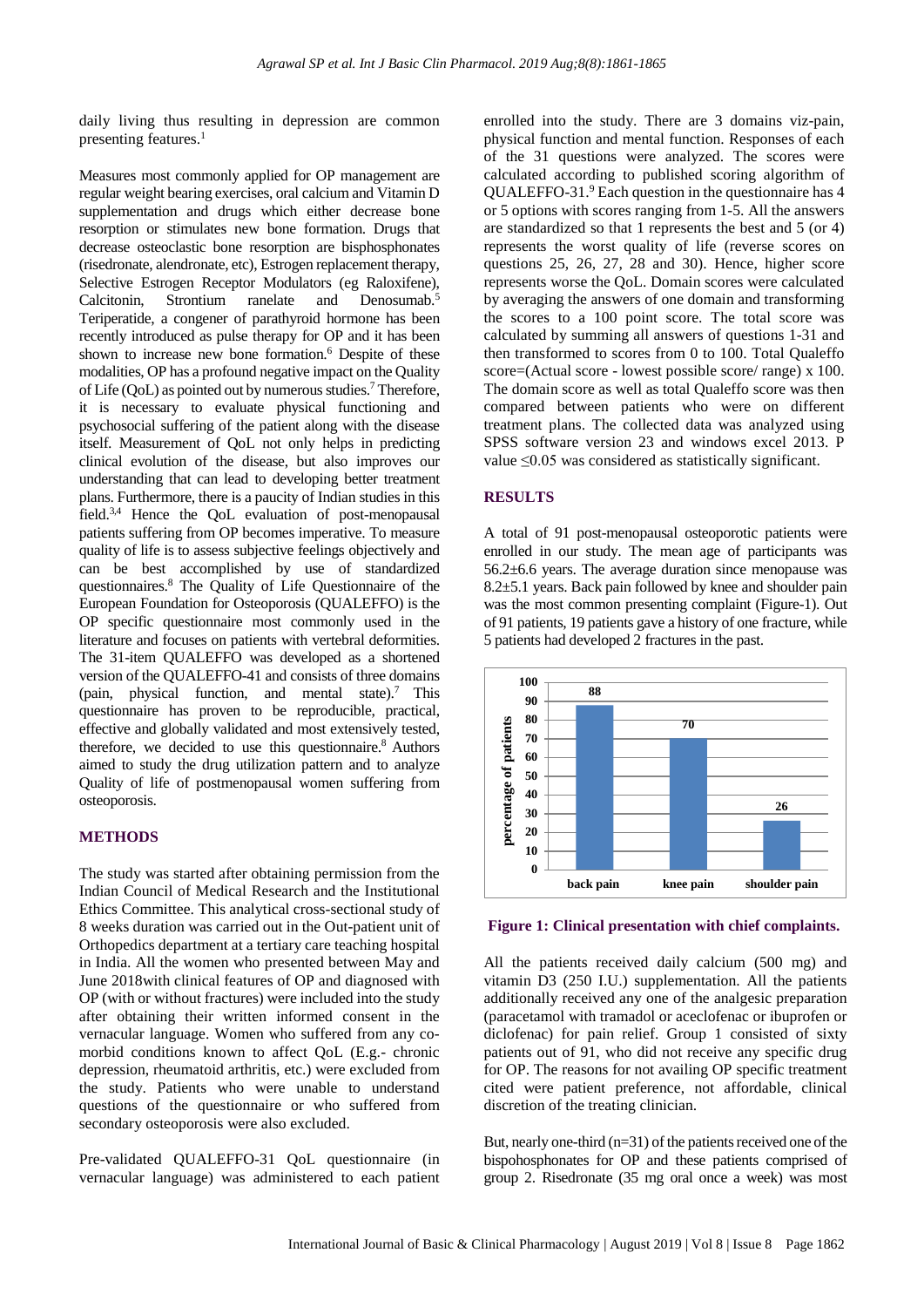prescribed bisphosphonate (21%), followed by alendronate (70 mg once a week oral) (5.4%), ibandronate (4.3%) (150mg once a month oral) and zolendronate (5 mg intravenous drip once a year) (2.1%). (Figure-2) Out of 91 patients, 42 (46%) patients had started drug treatment within a month. Mean±SD for duration of treatment was 2.75±3.3.

QUALEFFO-31 measures 3 domains: PAIN (4 items; Questions 1 to 4), PHYSICAL FUNCTION (17 items; Questions 5 to 23) and MENTAL FUNCTION (9 items; Questions 24 to 31). Score of each question, domain wise score and grand score was calculated as presented. These scores were then compared between group 1 and group 2 (Figure 3). All the patients experienced included in the study experienced some degree of pain. The overall mean score of pain domain was  $62.84 \pm 16.28$ . Patients in group -1 had significantly lower pain score (58.5±13.5) as compared to group  $2(71.1\pm18)$ , p value 0.0003. Overall physical function domain score was 52.69±9.22.



**Figure 2: Most frequently prescribed drugs for Osteoporosis.**



\*\* p value is  $\leq 0.05$  i.e. significant

#### **Figure 3: QUALEFFO-31 score.**

Patients in group 1 had score of 51.66±7.58 and that of group- 2 was 54.68±11.67, the difference being not significant (p value=0.13).Overall mental domain function score was 44.4±9.9. Patients in group-1 had score of 44.17 $\pm$ 8.54 and that of group- 2 was 44.98 $\pm$ 12.47, the difference being not significant (p value= $0.71$ ). Mean  $\pm SD$ of grand score was 51.54±8.2. The score of group-1 was 50.33±6.8 and that of group-2 was 53.89±10.2. The difference between the groups was statistically significant  $(p$  value= $0.05$ ).

#### **DISCUSSION**

Osteoporosis is a metabolic bone disease that can result in impairment of physical, emotional, and social spheres of a patient's life, thus affecting patient's perceived quality of life. In the present study, a total of 91 postmenopausal females diagnosed with OP were enrolled. All the patients received

calcium and vitamin D supplementation and one of the nonsteroidal anti-inflammatory drugs as analgesic. Sixty of them formed group 1. The remaining 31 patients, who additionally received any one of the bisphosphonate, were considered as group 2. In our study, Risedronate (88.2%) was most commonly prescribed bisphosphonate, followed by alendronate (5.4%), ibandronate (4.3%) and zolendronate (2.1%). This is unlike the study done in Kasturba Medical College, Manipal University which reported that alendronate was most commonly prescribed in India.<sup>8</sup> None of the patients in ourstudy were prescribed other modalities of treatment like SERM, calcitonin, strontium renolate, denosumab or teriperatide. This is strikingly in contrast to the western scenario, where majority of the patients diagnosed with OP receives specific anti-osteoporotic treatments like bisphosphonate or SERM.<sup>9</sup> The possible explanation could be that in India specific anti-osteoporotic treatment is reserved for those who have severe clinical presentation and /or who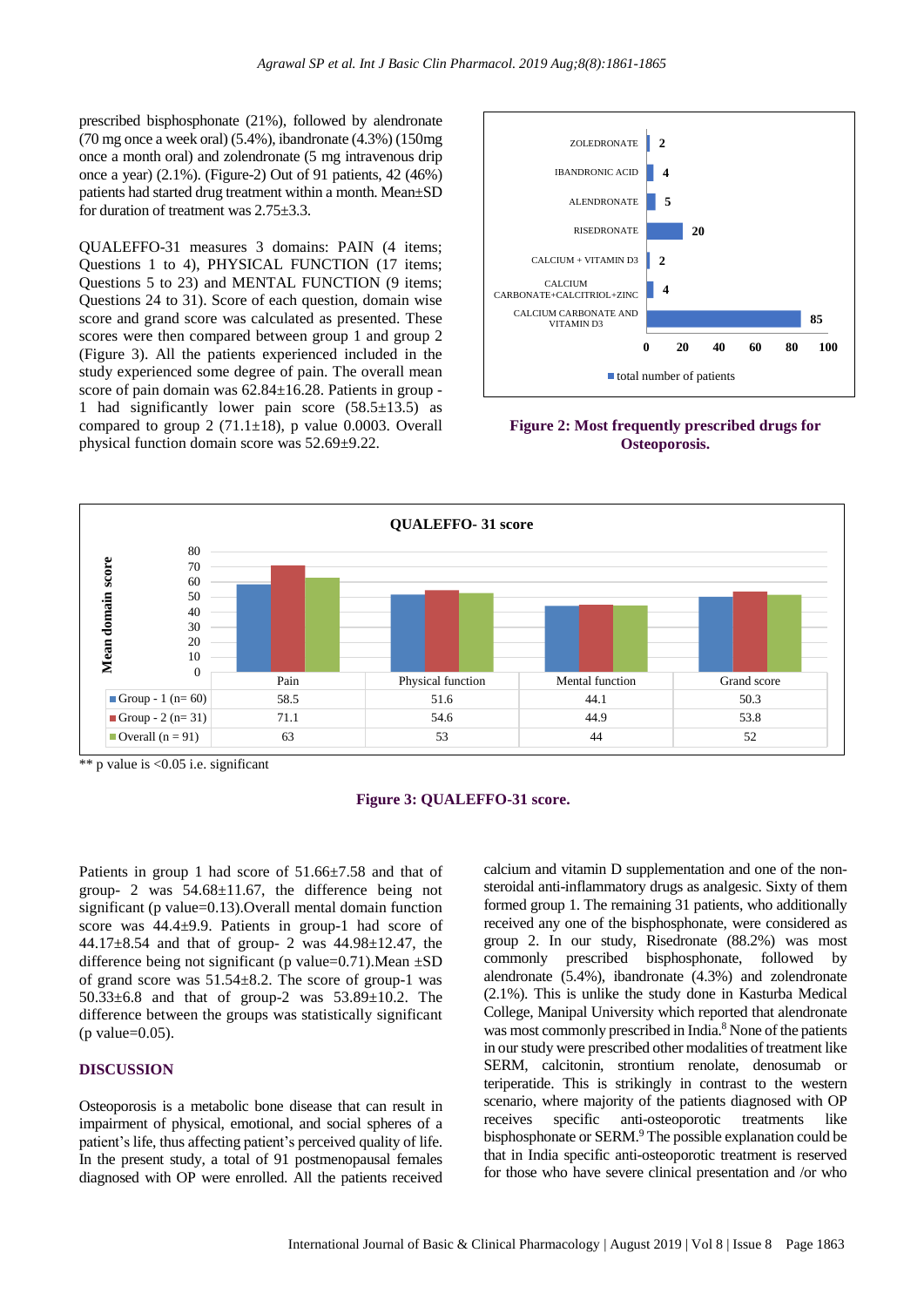can afford the high cost therapies. Another important factor is the risk of atypical fractures and delayed healing due to long term use of bisphosphonates as reported by many foreign studies. An Indian study on adherence to anti OP treatment suggested that even after starting the treatment, many patients stopped the treatment due to its high cost. This could have impacted physician's prescribing pattern.10,11

In our study, the mean age group of presenting patients was 56.2±6.6 years. The mean duration since menopause among these patients was  $8.2 \pm 5.1$  years. This is in parallel to a study conducted in Postgraduate Institute of Medical Education and Research at Chandigarh which stated that the mean age group presenting with OP was found to be 52.50±5.94 years and the average period since menopause was 5.06±3.8 years.<sup>12</sup> However, western studies found that the peak of incidence of OP was in the age group of 70-80years, which suggests that the onset of disease in India is earlier. 13

Pain was the most common presenting feature in our study. We found that almost all the patients (88%) in our study had some degree of back pain. Chronic back pain could be the result of underlying undiagnosed vertebral fracture. Other studies have also reported that vertebral fractures are most common presenting feature of OP. <sup>14</sup> In our study we observed that the pain domain was affected the most which is like a study done in Poland.<sup>15</sup> The mean score of pain domain  $(n=91)$  was  $62.84 \pm 16.28$ . Patients in group-1 had significantly lower pain score  $(58.5\pm 13.5)$  as compared to group 2 (71.1 $\pm$ 18), p value=0.0003. Higher pain domain score in group 2 as compared to group 1 could be attributed to the fact that most of the patients in group 2 (23 out of 31) had started treatment with bisphophonates within one month of administration of QoL. It is likely that as the severity of complaints of pain increased, they were given the bisphosphonates in addition to calcium supplementation despite the economic burden.

An elevated mean physical domain function score  $(52.69\pm9.22)$  could be related with pain and deformity secondary to fractures. Similar studies commented that the functional impairment resulting from vertebral fractures was substantial and reduced the ability to perform both daily household and self-care activities. 15,16 Patients in group -1 (score of  $51.66 \pm 7.58$ ) and group- 2 ( $54.68 \pm 11.67$ ) had similar scores (p value=0.13) and faced similar severity of problems in their day-to-day lives like dressing, bathing and cleaning, using washroom, cooking, cleaning dishes, etc.

Mean mental domain function score was 44.4±9.9. This was in accordance to a QoL study done in San Paolo Hospital in Italy which concluded that patients with osteoporosis, even in the absence of fractures, had a more depressed mood and a lower quality of life than that of the control group.<sup>17</sup> Patients in group-1 had score of 44.17±8.54 and that of group-2 was 44.98±12.47, the difference being not significant (p value=0.71). Patients in both groups felt tired, downhearted, lonely, less energetic, upset over little things, faced difficulty in communicating with people and felt low spirited. 13.3% patients in grp-1 and 51.6% patients in grp-2 reported their quality of life as below satisfactory ( $p<0.05$ ). 61.3% patients in group-2 were more hopeful for a better future while only 33% in group-1 felt the same  $(p<0.05)$ . As the patients receiving bisphosphonates are spending more on treatment than the group receiving only calcium they may feel that they are getting better treatment and hence are more hopeful about their future.

The Mean±SD of Grand qualeffo score was 51.54±8.2 suggesting decline in QoL in all the aspects. The score of group 1 was  $50.33\pm6.8$  and that of group-2 was 53.89±10.2. The difference between the groups was statistically significant (p value=0.05).

Thus, OP leads to severe discomfort and/or disability and disturbs personal life owing to chronic pain, reduced physical and social activity and affective symptoms like low mood and anxiety.

Limitations of the study authors understand that our study is of short duration and with limited number of patients.

#### **CONCLUSION**

The results of our study stated that even though Bisphosphonates are first choice of drugs for OP, they are less routinely used in our setup. Patients who were recently started on bisphosphonates reported worse score in all the domains in comparison to patients who received only calcium and vitamin supplementation. It is likely that bisphosphonates might need more time to show considerable effect or because it was added only to those patients who already had more complaints and could afford the high cost. OP among postmenopausal women causes pain and physical debilitation that compromises their ability to carry out day to day tasks at a normal efficiency and in turn has detrimental effect on mental health as evident on patient's perceived QoL score.

*Funding: Partial funding by Indian Council of Medical Research (ICMR)*

*Conflict of interest: None declared Ethical approval: The study was approved by the Institutional Ethics Committee*

#### **REFERENCES**

- 1. Teng GG, Curtis ER, Saag KG. Mortality and osteoporotic fractures: is the link causal, and is it modifiable? Clin Exp Rheumatol. 2008:26(50):125-37.
- 2. Kanis JA, World Health Organization Scientific Group. WHO technical report. University of Sheffield, UK. 2007;66.
- 3. Malhotra, A and Mithal, A. Osteoporosis in Indians. Indian J Med Res. 2008:127;263-8.
- 4. Marwaha RK, Tandon N, Garg MK, Kanwar R, Narang A, Sastry A, et al. Bone health in healthy Indian population aged 50 years and above. Osteoporos Int. 2011;22:2829-36